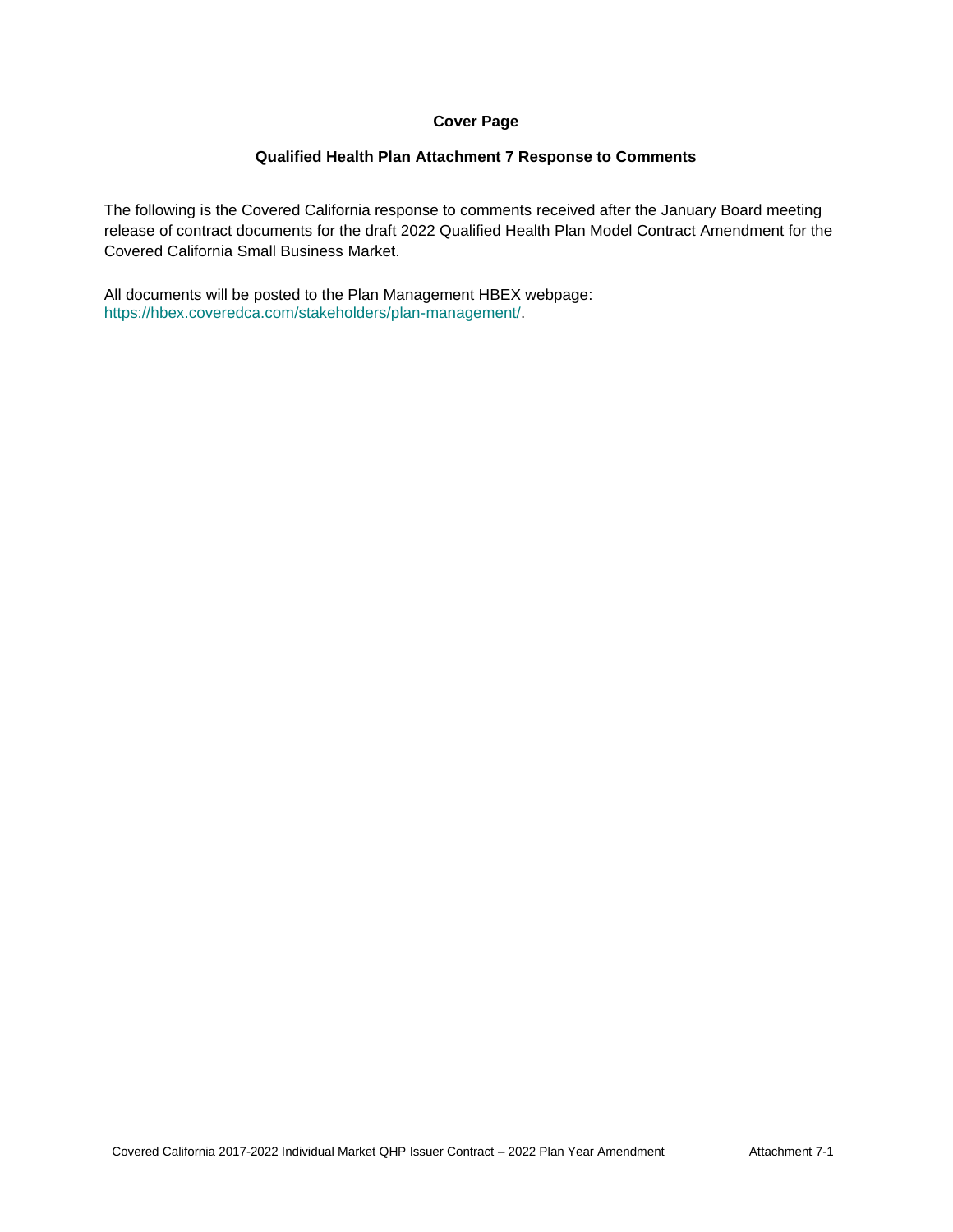| A7 Item #       | A7 Sub-<br>Section # | <b>Comment</b>                                                                                                                                                                                                                                                                                                                                                                                                                                                                                                                                                                                                                                                                                                                                                                                                                                                         | <b>Covered CA Response</b>                                                                                                                                                                                                                                                                                                                                                                                                                                                                                                                                                                                                                                                                                                                                                                                                                                                                                                                           |
|-----------------|----------------------|------------------------------------------------------------------------------------------------------------------------------------------------------------------------------------------------------------------------------------------------------------------------------------------------------------------------------------------------------------------------------------------------------------------------------------------------------------------------------------------------------------------------------------------------------------------------------------------------------------------------------------------------------------------------------------------------------------------------------------------------------------------------------------------------------------------------------------------------------------------------|------------------------------------------------------------------------------------------------------------------------------------------------------------------------------------------------------------------------------------------------------------------------------------------------------------------------------------------------------------------------------------------------------------------------------------------------------------------------------------------------------------------------------------------------------------------------------------------------------------------------------------------------------------------------------------------------------------------------------------------------------------------------------------------------------------------------------------------------------------------------------------------------------------------------------------------------------|
| 1, 5, 7, 11, 14 | 1.01, 5.02,<br>14.01 | We respectfully request to have a waiver added for CCSB for the following requirements:<br>7.02, 7.03, • 1.01.2 This requirement was previously only for the Individual Market and does not align with the CCSB Attachment 14 draft.<br>7.04, 11.02, • 5.02.2 This requirement was previously only for the Individual Market and is not appropriate for Group members.<br>• 7.02 PCP assignment is not required for CCSB.<br>· 7.03 PCP assignment is not required for CCSB.<br>· 7.04 PCP assignment is not required for CCSB.<br>. 11.02 This requirement was previously only for the Individual market. The cost-estimator tool is costly and under-utilized.<br>14.01 This requirement is not appropriate for the Group market. Low income members in need of screening are enrolled in Individual<br>plans where they can obtain a subsidy.                       | 1.01.2 - Covered California will continue to waive this requirement for CCSB plans.<br>5.02.2 - Covered California will not waive this requirement for CCSB plans. At-risk CCSB<br>members should supported when transitioning between health plans. CCSB will work with<br>plans to meet this requirement.<br>7.02, 7.03, 7.04 - Covered California will continue to waive these requirements for CCSB<br>plans.<br>11.02 - Covered California will continue to waive this requirement for CCSB plans.<br>14.01 - Covered California will waive this requirement for CCSB plans in 2022. Covered<br>California intends to move towards standardized screening for all individual and CCSB<br>enrollees in the future. Low wage workers in CCSB plans may have to make decisions<br>between rent and food, medicine, or other needs even though they are fully employed.<br>Standardized screening will help address social needs for all enrollees. |
|                 | 1.01.2               | Under some of Article 1's sections a note has been added that the requirements do not apply to the CCSB line of business at this time<br>(1.02.3 and 1.03.3). However, this wasn't added under 1.01 Demographic Data Collection and indicates that the contractor must have<br>80% self-identification of race and ethnicity for the CCSB population. CCSB does not collect or provide this data on the enrollment files<br>submitted to carriers. Any data collected on this population is being done after enrollment.<br>Recommendation to add "While the Contractor builds its small group business, requirements included in this section will not be applied to<br>the CCSB line of business." statement to this requirement; Require CCSB begin collecting this data through the application process, and<br>include it on the enrollment files to the carrier. | Covered California will continue to waive the requirement under 1.01.2 for CCSB plans in<br>2022.                                                                                                                                                                                                                                                                                                                                                                                                                                                                                                                                                                                                                                                                                                                                                                                                                                                    |
| 4,5             | 4.03.3, 5.01         | Please confirm that the aggregated QRS reporting, inclusive of IEX and CCSB, meets these requirements.                                                                                                                                                                                                                                                                                                                                                                                                                                                                                                                                                                                                                                                                                                                                                                 | Yes, aggregated QRS reporting meets these requirements.                                                                                                                                                                                                                                                                                                                                                                                                                                                                                                                                                                                                                                                                                                                                                                                                                                                                                              |